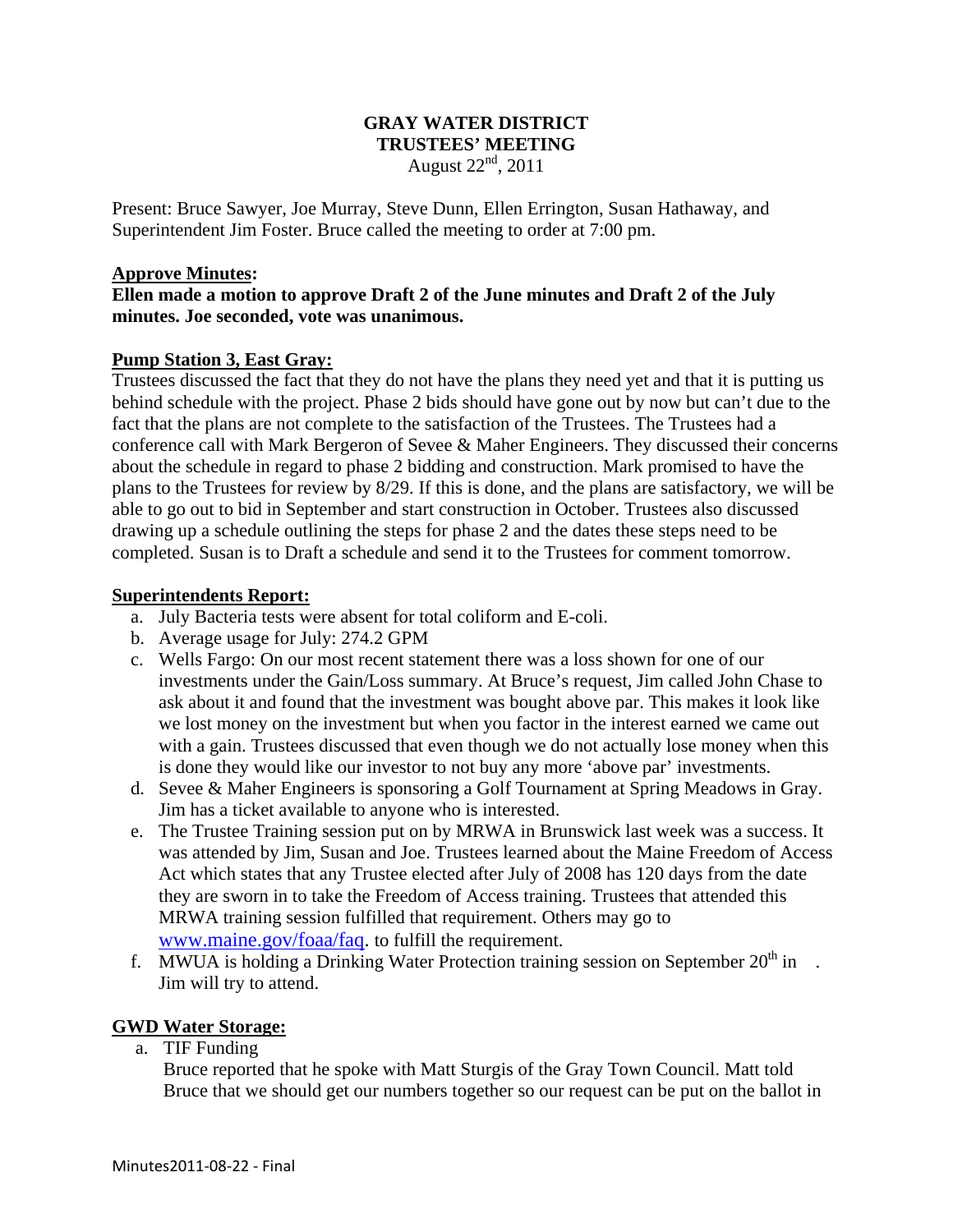November. Jim is to contact Al Palmer of Gorrill & Palmer Engineers for the financial information.

b. Utility Service Company

We received a quote from Utility Service Company to rehab the Dry Mills standpipe and enter into a maintenance contract with them. The cost is \$212,834 which would be split into 3 payments to be paid over 3 years. After the 3 years our annual cost for the maintenance program would be \$10,132. Jim is to give this to Al for his review and comment.

# **GWD Website:**

We have started working with a new website designer, Nate LeClair of Netwalker Internet services. Nate has already designed a website for us and emailed a copy of what it looks like. After approving the design Nate let us know that he should have a more final version to us the week of 8/29 and will be able to start adding content. Trustees asked that we speak to Nate about setting up email addresses for all the Trustees in addition to the office staff. The Office Manager is to look into it and report back at the next meeting.

## **GWD Safety Program:**

Steve asked if we are ready to schedule training with Wayne Harper, the Engineer who helped create our new safety plan. Jim reported that he needs to go through the MSDS sheets and take out those substances that are not currently used so they can be moved to the back of the book. Then we can be trained on the substances that are currently in use.

## **Cumberland County Community Development Program-Survey:**

Jim reported that he will be attending a brain-storming session at the Gray Town office on August  $23<sup>rd</sup>$ . This meeting will be to gather ideas to help fill out the survey about our community's public infrastructure and public facility needs. Jim and the Trustees discussed new water storage, GIS, and telemetry. Jim will bring these ideas to the meeting tomorrow.

## **Jeff Pollard Request for Water Service:**

Jim reported that Mr. Pollard has requested a private water service at his residence on Leavitt Rd. The well at this residence has been found to have high uranium and radon. Trustees discussed that we normally insist that customers do a water main extension. In this case the cost to extend the main would be prohibitive and a private water line may be considered. Trustees authorized Jim to negotiate a proper solution to the issue.

September meeting is scheduled for Sept  $19<sup>th</sup>$ . Special meetings are scheduled for Aug  $31<sup>st</sup>$  and Sept  $30<sup>th</sup>$ 

## **Joe made a motion to adjourn at 10:15 pm. Steve seconded, vote was unanimous.**

Respectfully submitted,